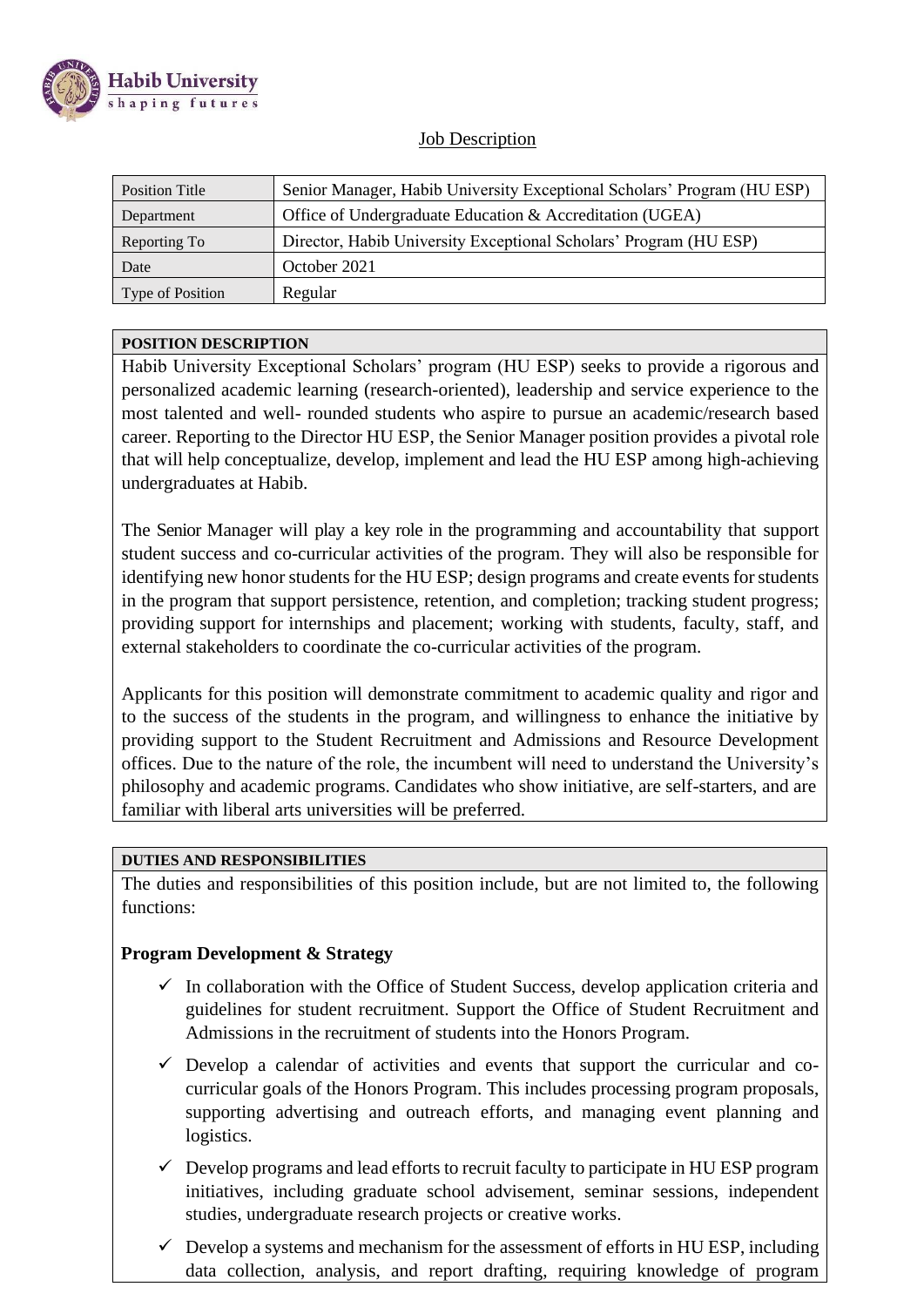objectives.

- $\checkmark$  Provide leadership in orienting and advising HU ESP students, monitoring their adherence to basic requirements and their progress towards graduation, arranging for interventions as needed (through the Office of Academic Performance). Develop manuals and guidelines on student advising specific to the Honors Program.
- $\checkmark$  Manage communications with students and other constituents regarding the Honors Program and assist in the marketing and communication of relevant activities to students, faculty, advisors, and other administrators. Oversee the development of marketing collateral including the Honors Program web site.

### **Administration & Operations**

- $\checkmark$  Prepares and manages HU ESP budget, monitoring and reporting expenditures
- ✓ Plan, coordinate, and prepare materials for undergraduate student workshops and programs. May present/facilitate workshops as needed
- $\checkmark$  Coordinates program logistics and provides administrative support for program staff, including on-site supervision of events, oversight of facilities use, and support with problem resolution as required.
- $\checkmark$  Communicate with internal and external communities about Honors Program activities, achievements, and opportunities.
- $\checkmark$  Support the Offices of Resource Development and Global Engagement on fundraising and advancement initiatives
- $\checkmark$  Contribute to the overall success of the HU ESP and the Office of the Undergraduate Education & Accreditation by performing all other duties as assigned
- $\checkmark$  Work with the Student Recruitment and Admissions Office on the recruitment and admission of students into the Honors Program

| <b>REQUIRED JOB SPECIFICATIONS</b> |                                                                                                                                                                                                                                                     |  |  |
|------------------------------------|-----------------------------------------------------------------------------------------------------------------------------------------------------------------------------------------------------------------------------------------------------|--|--|
| Required<br>Qualification          | $\checkmark$ Master's Degree from an accredited institution – preferably from US<br>institution and with a scholarship                                                                                                                              |  |  |
| Required<br>Experience             | $\checkmark$ Minimum 5 years' experience in a similar role (including management<br>experience) and demonstrate, leadership, communication abilities, time<br>management and good financial skills, as they may be required to<br>handle budgeting. |  |  |
|                                    | $\checkmark$ Ability to meet deadlines and to juggle multiple, important priorities,<br>and is comfortable in a fast-paced environment.                                                                                                             |  |  |
|                                    | $\checkmark$ Possesses good oral, written and listening skills. Ability to effectively<br>communicate with a wide range of individuals and constituencies in a<br>diverse university community.                                                     |  |  |
|                                    | $\checkmark$ Strong computer skills including ability to collect and analyzes<br>information.                                                                                                                                                       |  |  |
|                                    | Competent with Microsoft Office Word, Excel and PowerPoint.                                                                                                                                                                                         |  |  |